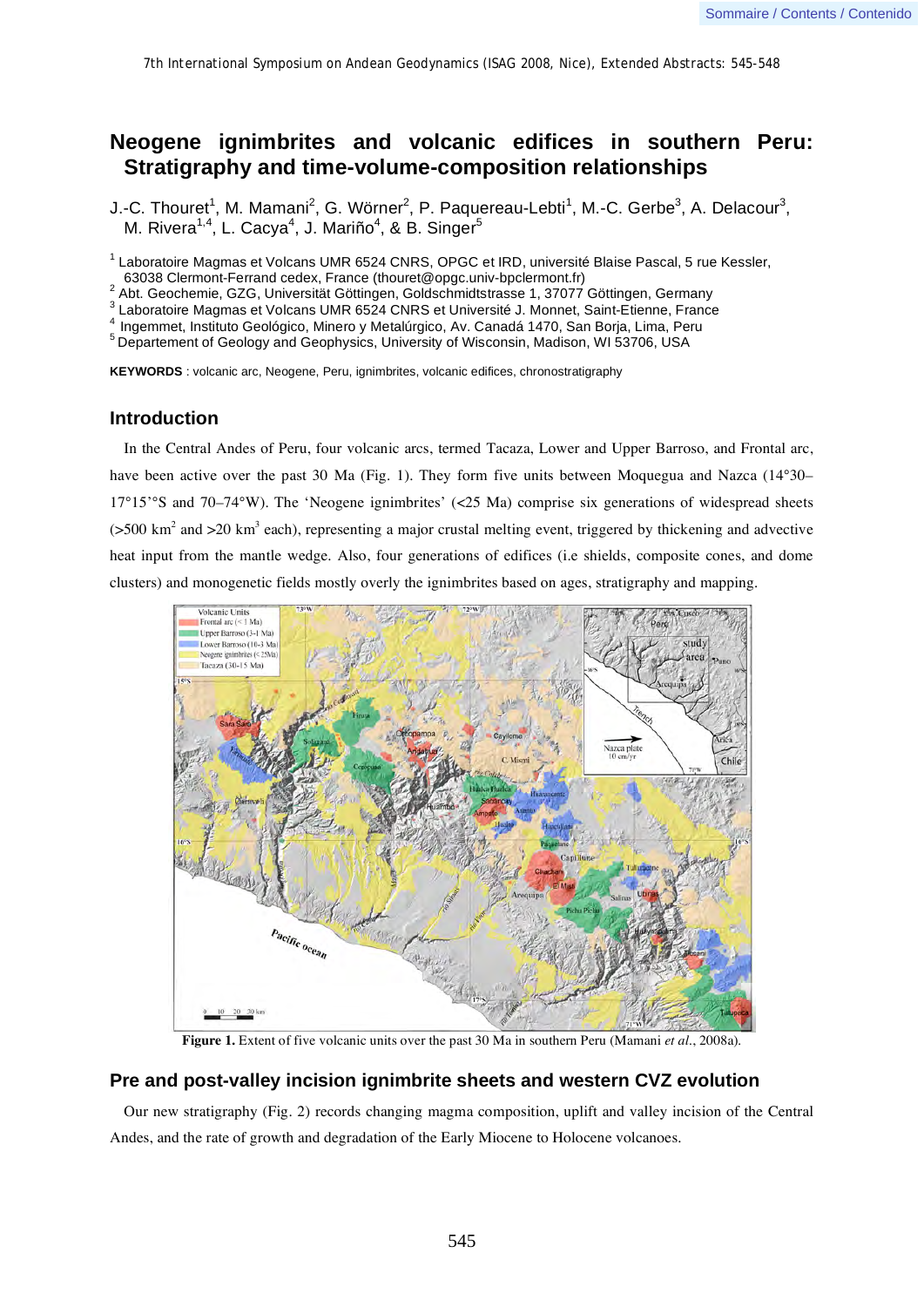#### 7th International Symposium on Andean Geodynamics (ISAG 2008, Nice), Extended Abstracts: 545-548



**Figure 2.** Stratigraphy and chronology of ignimbrites and lava edifices in southern Peru. The evolution of the western Andean range in Peru is also indicated. 'Dad' stands for debris avalanche deposit.

The older ignimbrite sheets pre-date valley incision and are intercalated with voluminous conglomerates that reflect major phases of surface uplift as a response to tectonic phases in a crust weakened by massive crustal melting. 1) The 24.6-21.8 Ma-old, welded Nazca ignimbrite caps extensive plateaus to the N and W of the area as well as further S near Moquegua. 2) The welded, 19.4-18 Ma-old Alpabamba ignimbrite and 3) the 14.3-12.7 Ma-old Huaylillas ignimbrite form extensive plateaus between 4000 and 4500 m S of Coropuna and N of Cotahuasi. They blanket the polygenetic 'Puna' peneplain formed between >40 and 14 Ma (Gunnell *et al.*, 2008). The ignimbrites erupted from calderas (e.g. N of Alca, NW of Oyolo) during growth of the Western Cordillera between 24 and 13 Ma. Distal tuffs of these ignimbrites are interbedded in forearc deposits towards the top of the Moquegua Formation conglomerates (Roperch *et al.*, 2006) in the Majes, Sihuas and Vitor valleys.

The younger, less widespread ignimbrites that filled tectonic basins or were channelled in deep valleys, postdate valley incision. 1) The 9.4-8.8 Ma-old Caraveli ignimbrites fill an irregular topography cut in the Huaylillas ignimbrites and crown small and low plateaus at 3000 m asl. to the W of the area. They were emplaced in shallow wide valleys cut in the peneplain, thus indicating that the fluvial incision had already begun by 9 Ma. 2) The 4.9-3.6 Ma-old non-welded lower Sencca ignimbrites (Lower Barroso equivalents) crop out in conglomeratic piedmonts or are preserved on deep valley flanks. The 4.86 Ma-old La Joya ignimbrite (Paquereau-Lebti *et al.*, 2006) fills the Arequipa depression. 3) The non-welded 2.3-1.4 Ma-old upper Sencca ignimbrites (Upper Barroso equivalents) crop out in similar stratigraphic positions and comprise the non-welded Arequipa Airport ignimbrite (1.63 Ma: Paquereau-Lebti *et al.*, 2007) filling the Arequipa depression. Calderas are not clearly identified but magnetic fabric and AMS measurements (Paquereau-Lebti *et al.*, 2007) indicate that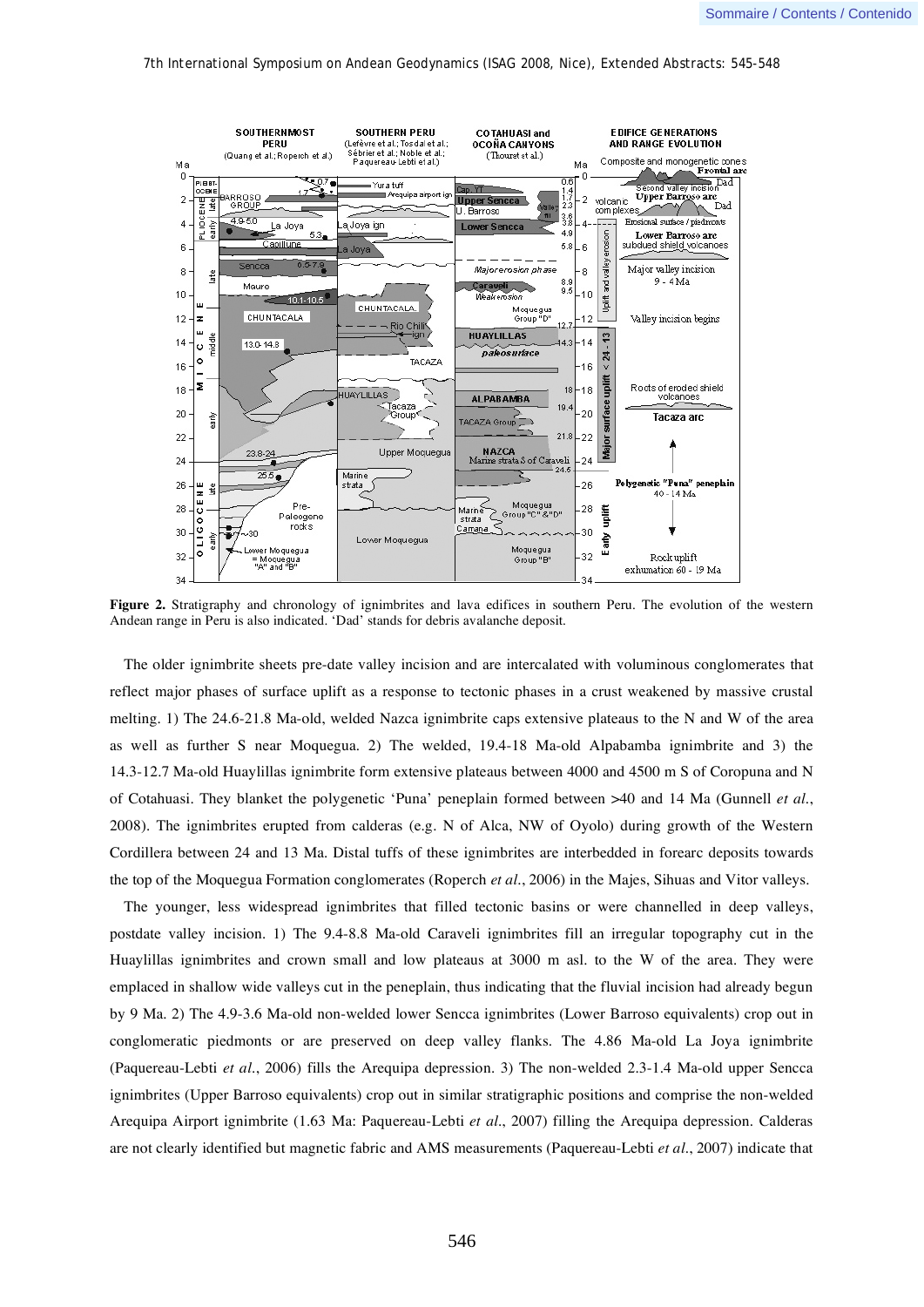Sencca ignimbrites are probably sourced at calderas or crater clusters that are buried beneath younger volcanic complexes such as Chachani, Coropuna, and Ampato. A second phase of valley incision took place after 2.2 Ma (Río Colca valley) or 1.4 Ma, the age of non-welded pumice-flow deposits, which had largely filled the canyon of Río Cotahuasi. Younger ignimbrites exist but none exceeds 200 km<sup>2</sup> and 10 km<sup>3</sup>. One such example is the Yura Tuff N and W of Chachani, that may be contemporaneous with the Capillune Formation.



**Figure 3.**  $\epsilon$ Nd and  ${}^{87}Sr/{}^{86}Sr$  Plot of ignimbrites of the Cotahuasi and Arequipa areas. Isotope values of igneous rocks support the concept that Andean magmas are controlled by the composition and age of the Andean crust. The Arequipa and the Cotahuasi ignimbrites define a domain that overlaps the average CVZ magma composition domain. The Arequipa ignimbrites eNd is lower than the Cotahuasi ignimbrites eNd. These differences may be the result of the assimilation of crustal materials with different isotopic signatures during magma genesis. Recent geochemical and geophysical data pointed out two distinct crustal domains, termed Cordillera and Arequipa, in southern Peru (Mamani *et al.*, 2008a,b).

### **Four generations of edifices and time-volume-composition relationships**

Dated lava flows and pyroclastic deposits indicate that four generations of composite and monogenetic edifices have crowned the Western Cordillera and mostly overlie the ignimbrites (Fig. 2). 1) Although the Tacaza arc is deeply eroded, roots of hydrothermally-altered edifices remain in the Caylloma area 60 km N of the Frontal arc. 2) The 9 to 4 Ma-old Lower Barroso edifices are moderately eroded, subdued shields with a core of 6-4 Ma-old basaltic andesite and andesite lava flows (e.g. near Cora Cora and Laguna Salinas); 3) The Upper Barroso 3-1 Ma-old stratovolcanoes and dome complexes, with a wider range of composition from mafic andesites to rhyolites, have been carved by glacial erosion and abundant scars of flank failures (e.g. Pichu Pichu and Chachani); 4) The Pleistocene – Holocene volcanoes are composite cones such as El Misti, Ubinas, and domes on caldera edges such as Ticsani. Most of these composite cones are younger than 0.8-0.6 Ma (Thouret *et al.*, 2001, 2005). The frontal arc includes coeval monogenetic fields like the Andahua-Orcopampa-Huambo field, where strombolian cones and lava flows formed between 0.5 Ma and historic times (Delacour *et al.*, 2007).

The  ${}^{40}Ar^{39}Ar$  chronology combined with volumes of composite cones allow eruption rate estimation, which are minimums because of glacier erosion and explosive destructions. Eruption rate is apparently lower during the first phase of the growth of stratovolcanoes over a long period (400 – 800 ka) and apparently accelerates during maturation and growth of the summit cones: 0.6 km<sup>3</sup>/ky at Misti over 110 ka and 0.22 km<sup>3</sup>/ky at Ubinas over 250 ka. Eruption rates fluctuate between 0.1 and 1  $km<sup>3</sup>/ky$  according on the time span considered and with respect to magma composition and eruptive style (mafic effusive vs. evolved and pyroclastic). Composite cones have changed between Plinian eruptions that form summit calderas (Misti 13-11 ka; Ubinas 25-9 ka). Large debris avalanches occurred at composite cones and dome complexes during the last 0.5 Ma. The largest collapse at Ticsani produced a 20 km<sup>3</sup> debris-avalanche deposit but smaller, recurring debris avalanches as young as middle-late Holocene have also occurred at the Ubinas cone and Tutupaca.

The <sup>40</sup>Ar/<sup>39</sup>Ar chronology and petrology of lava flows and pyroclastic deposits allow us to estimate the magmatic evolution through time (Fig. 3). Andesite and mafic andesite magmatism forms the base of